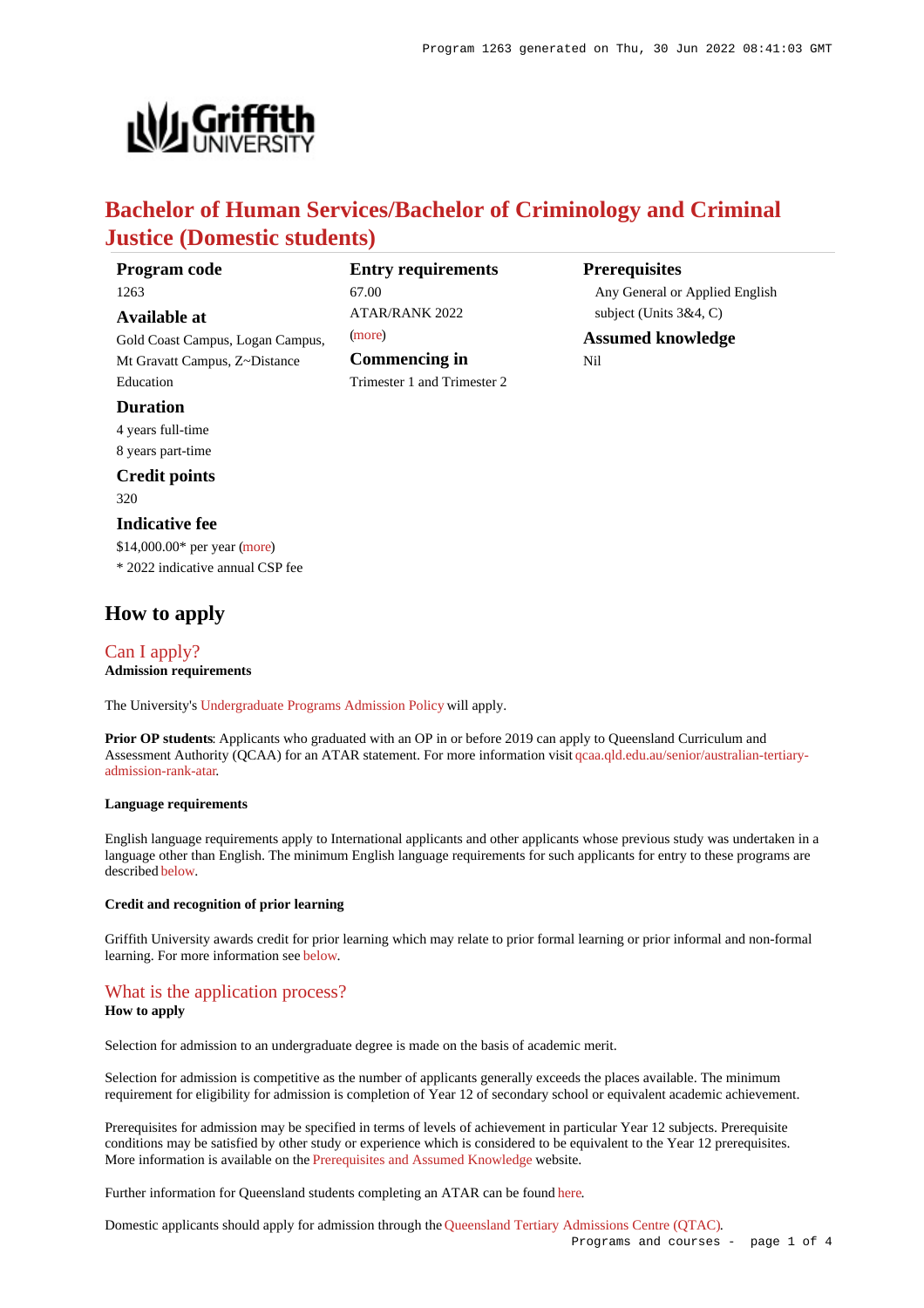Domestic applicants from NSW and ACT should apply for admission through the [Universities Admissions Centre \(UAC\)](http://www.uac.edu.au/).

A summary of the student profile for this program can be found on the OTAC website for [Distance](https://www.qtac.edu.au/courses/listing/bachelor-of-human-services-bachelor-of-criminology-and-criminal-justice-276015/)  $| \le a$ href=https://www.qtac.edu.au/courses/listing/bachelor-of-human-services-bachelor-of-criminology-and-criminal-justice-233581/" target="\_blank">Gold Coast | <a href=https://www.qtac.edu.au/courses/listing/bachelor-of-human-services-bachelorof-criminology-and-criminal-justice-263911/" target="\_blank">Logan/Mt Gravatt. The Rank profile is located on the **Student Profile** tab.

### **Extra information**

Note: Applicants are advised that admission to the **Distance Education offering of the Human Services component** is competitive and an intake quota has been set.

# [What are the language requirements?](https://www148.griffith.edu.au/programs-courses/Program/1263/HowToApply/Domestic#language)

**Language requirements**

English language requirements apply to International applicants and other applicants whose previous study was undertaken in a language other than English. The minimum English language requirements for such applicants for entry to this program are as follows:

- A minimum overall band score of 6.5 on IELTS (Academic) with no sub-score of less than 6.0
- OR a minimum score of 575 on TOEFL
- *OR* an internet-based (iBT) TOEFL score of 79 (no sub-score less than 19)
- OR no score less than 3+ in each skill of the ISLPR (conducted by ISLPR Language Services only)
- OR a minimum overall score of 176 (no score less than 169) on C1 Advanced (formerly Cambridge Certificate in Advanced English) **or** C2 Proficiency (formerly Cambridge Certificate of Proficiency in English)
- OR an overall score of 58 in the Pearson Test of English (Academic) with no score less than 50.

English test results must be no more than two years old.

Applicants should refer to the following University policy for further information:

[Undergraduate Programs Admission Policy](http://policies.griffith.edu.au/pdf/Undergraduate Programs Admission Policy.pdf)

International students who successfully complete the [Direct Entry Program \(DEP\)](https://www.griffith.edu.au/international/griffith-english-language-institute/courses/direct-entry-program) will satisfy the English Language requirements for this Griffith degree.

The Direct Entry Program (DEP) is not available for Domestic students.

If you do not meet the University's specified English language requirements, you may wish to contact the Griffith English Language Institute to increase your eligibility for entering a Griffith University program. This Institute offers a number of English language and other courses at both its Brisbane and Gold Coast branches:

[Griffith English Language Institute](https://www.griffith.edu.au/international/griffith-english-language-institute)

# [What are the QTAC/UAC entry requirements?](https://www148.griffith.edu.au/programs-courses/Program/1263/HowToApply/Domestic#tac-entry-requirements)

# **QTAC application information**

**Bachelor of Human Services/Bachelor of Criminology and Criminal Justice - Gold Coast**

**ATAR/RANK \*** 67.00 **VET Qualification**

Certificate III

**QTAC code**

233581

**Duration**

4 years full-time; 8 years part-time

**Prerequisites**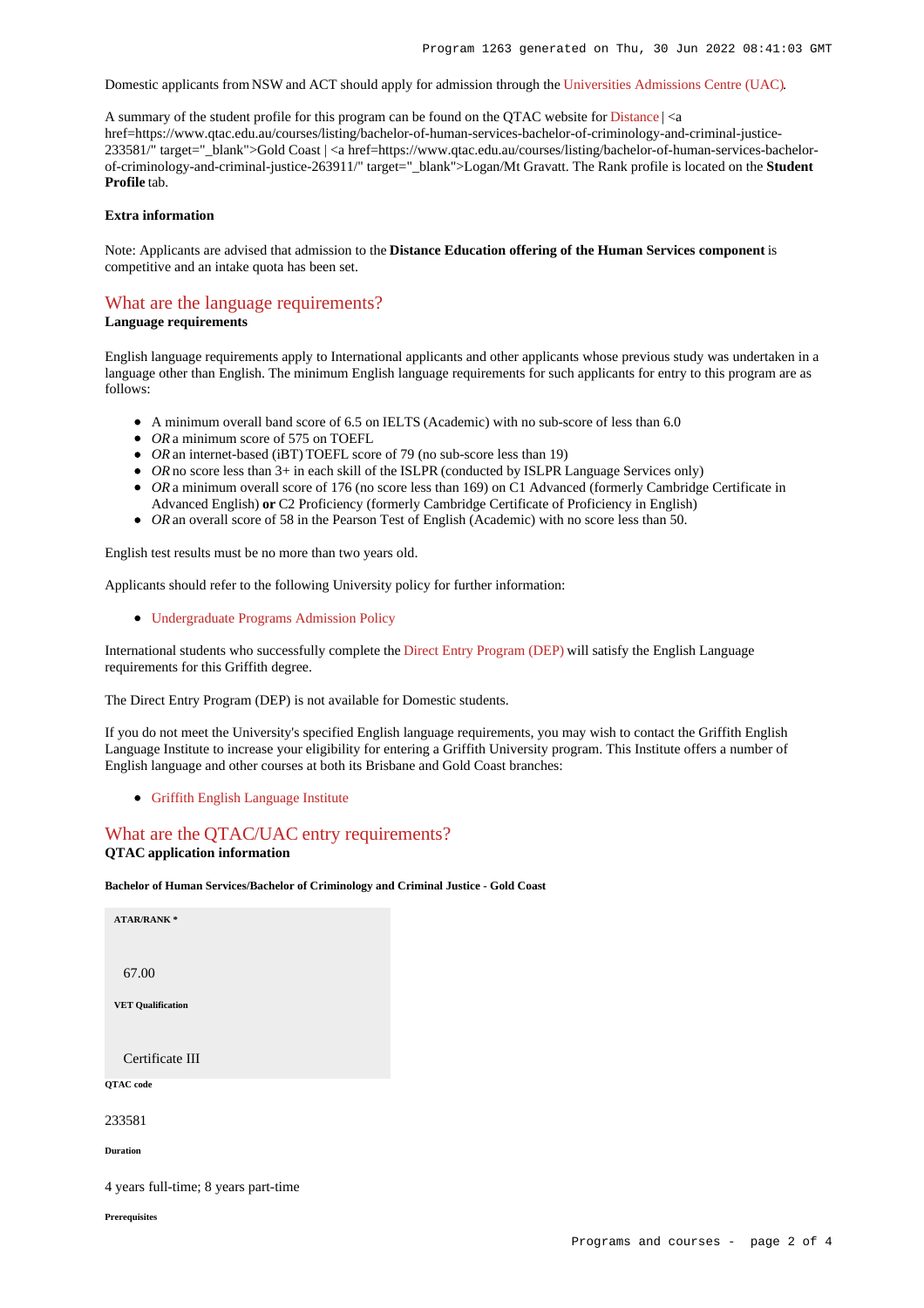# Any General or Applied English subject (Units 3&4, C)

*\*The above ATAR/Rank from the 2022 admission cycle represents the minimum adjusted ATAR/Rank to which an offer was made. Minimum thresholds can change from year to year and should be used as a guide only for any future intakes. Applicants with VET qualifications may not be offered a place if the lowest selection rank is higher than the equivalent rank for the VET qualification. Quotas may apply to this program.*

#### **Bachelor of Human Services/Bachelor of Criminology and Criminal Justice - Distance**

**ATAR/RANK \***

67.00

**VET Qualification**

Certificate III

**QTAC code**

276015

**Duration**

4 years full-time; 8 years part-time

**Prerequisites**

Any General or Applied English subject (Units 3&4, C)

*\*The above ATAR/Rank from the 2022 admission cycle represents the minimum adjusted ATAR/Rank to which an offer was made. Minimum thresholds can change from year to year and should be used as a guide only for any future intakes. Applicants with VET qualifications may not be offered a place if the lowest selection rank is higher than the equivalent rank for the VET qualification. Quotas may apply to this program.*

#### **Bachelor of Human Services/Bachelor of Criminology and Criminal Justice - Logan/ Mt Gravatt**

| <b>ATAR/RANK*</b>                    |  |
|--------------------------------------|--|
| 67.00                                |  |
| <b>VET Qualification</b>             |  |
| Certificate III                      |  |
| QTAC code                            |  |
| 263911                               |  |
| <b>Duration</b>                      |  |
| 4 years full-time; 8 years part-time |  |

**Prerequisites**